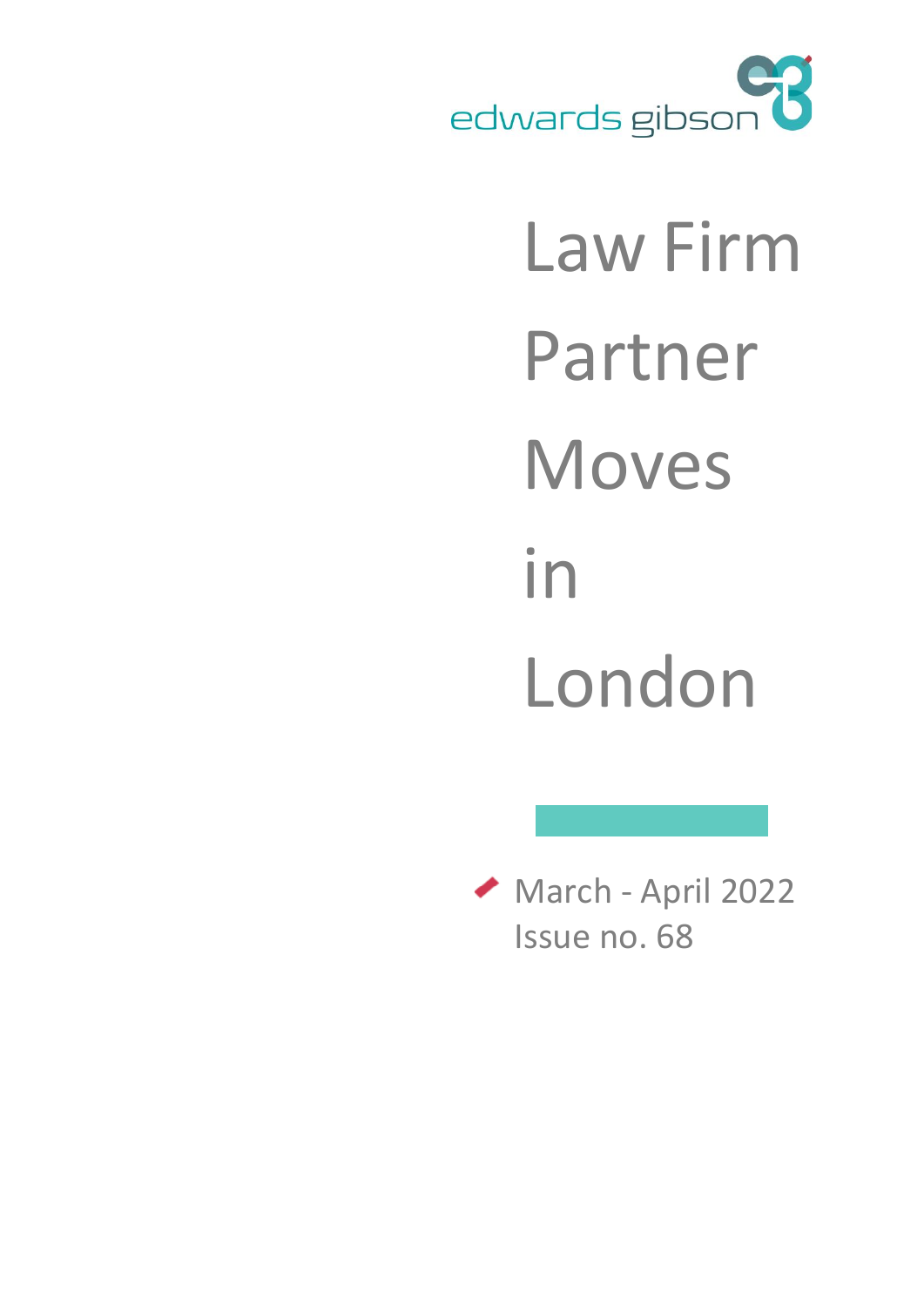

Welcome to the 68<sup>th</sup> edition of law firm partner moves, from the specialist partner team at Edwards Gibson, where we look back at announced partner-level recruitment activity in London over the past two months and give you a 'who's moved where' update.

This bi-monthly round-up contains **79** partner moves – unsurprisingly down **5%** on the **83** we saw for the same period in 2021 (a record year in real terms), but comfortably above the cumulative five-year and ten-year averages - **71** and **68** respectively. In terms of laterals (partner-to-partner hires), there were **60** in total, an **8%** drop on the **65** this time last year.





The most acquisitive firm this edition was international verein **Squire Patton Boggs,** which hired five partners (four lateral, one vertical), across white collar crime, privacy, and projects.

© Edwards Gibson Ltd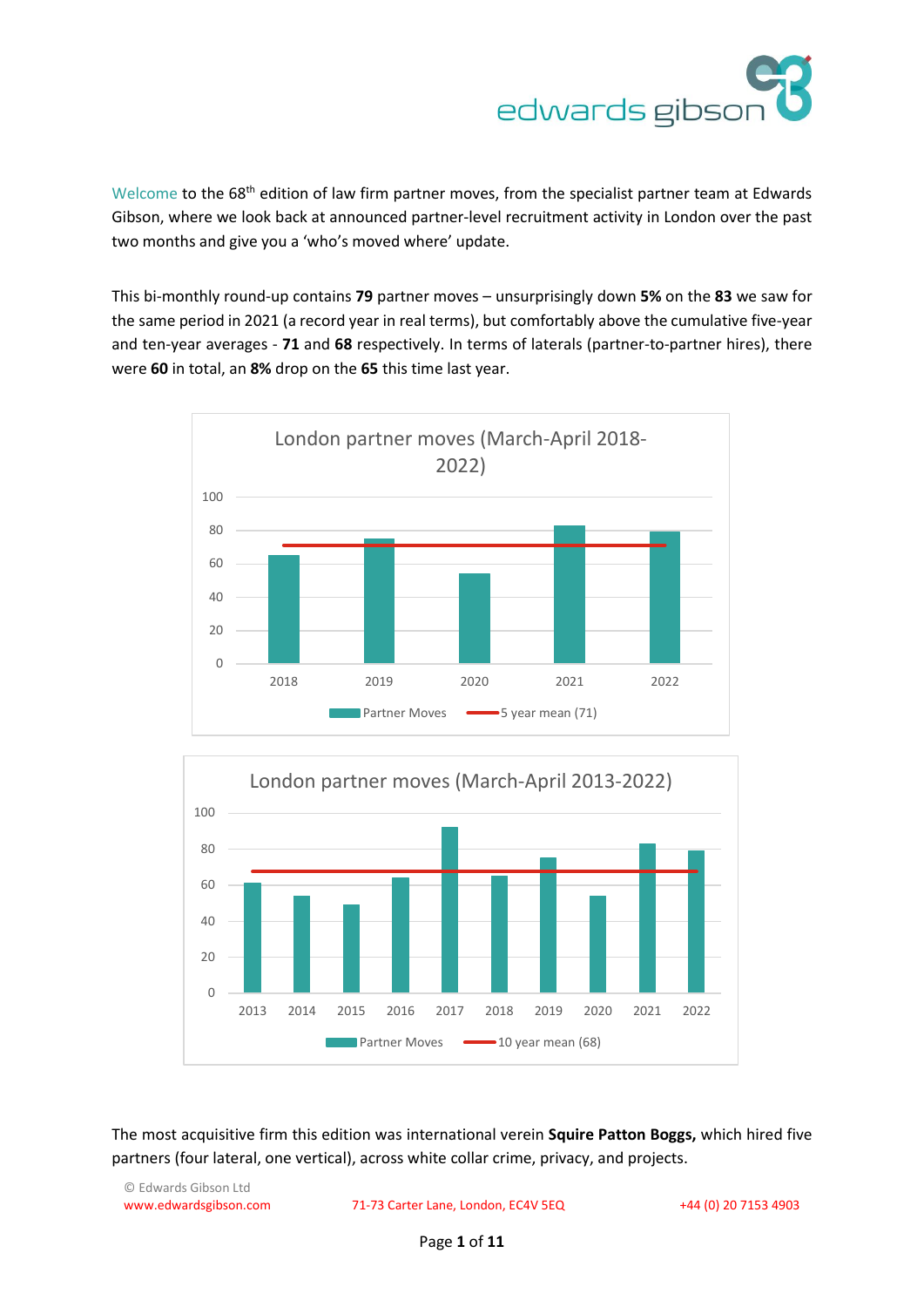

The two most striking moves this edition were: Boston-born **Ropes & Gray**'s swipe on US rival, **Fried Frank,** for a three-partner private equity team; and **Linklaters**' raid on Houston headquartered **Vinson & Elkins** for a leveraged finance/ high yield trio. The Linklaters hire marks the third large-scale grab on the beleaguered London office of **Vinson & Elkins** over the past 9 months - which has also seen it lose similar sized private equity/ finance teams to **Sidley & Austin** and **Gibson Dunn & Crutcher**.

**Linklaters** is far from the only magic circle firm to hire this edition: **Allen & Overy**, **Clifford Chance**, and **Freshfields** welcome laterals from **Skadden** (international arbitration), **Norton Rose** (TMT), and **Dickson Minto** (private equity) respectively. Indeed, 2022 has seen the usually conservative magic circle cabal hire 10 partners so far.

In addition to **Linklaters** and **Ropes & Gray**, over the past two months, two other firms have taken on three partner teams: **Harbottle & Lewis** (TMT and data privacy from **Deloitte Legal**) and **Osborne Clarke** (energy and finance from **Orrick**). **Simmons & Simmons** also joins the list of top recruiters this edition with three hires comprising a leading real estate duo from **Stephenson Harwood** and a vertical hire in renewable energy from **Clifford Chance**. Similarly, **DLA** welcomed three laterals across project finance, public law, and tax from **Shearman & Sterling**, **Bates Wells**, and **BCLP**, respectively.

## **Top partner recruiters in London March - April 2022**

- ◆ **Squire Patton Boggs 5** (4 laterals 1 vertical)
- **DLA Piper 3** (3 laterals)
- **Harbottle & Lewis 3** (3 laterals)
- **Linklaters 3** (2 laterals 1 vertical)
- **Osborne Clarke 3** (3 laterals) ◢
- **Ropes & Gray 3** (3 laterals)
- ◆ Simmons & Simmons 3 (2 laterals 1 vertical)

# **Team hires in London March - April 2022**

| <b>Harbottle &amp; Lewis</b> | З            | (TMT and data privacy)          |
|------------------------------|--------------|---------------------------------|
| Linklaters                   | 3            | (leveraged finance/ high yield) |
| <b>Osborne Clarke</b>        | 3            | (energy & finance)              |
| Ropes & Gray                 | З            | (private equity)                |
| <b>Edwin Coe</b>             | 2            | (employment)                    |
| <b>Simmons &amp; Simmons</b> | <sup>2</sup> | (real estate)                   |
|                              |              |                                 |

Of interest to avid market watchers is the rare appearance in this edition of the intensely secretive **Dickson Minto,** which sees the c. 25 partner Scottish/ London private equity boutique lose no fewer than two private equity laterals to **Freshfields** and (reportedly) **King & Spalding** respectively.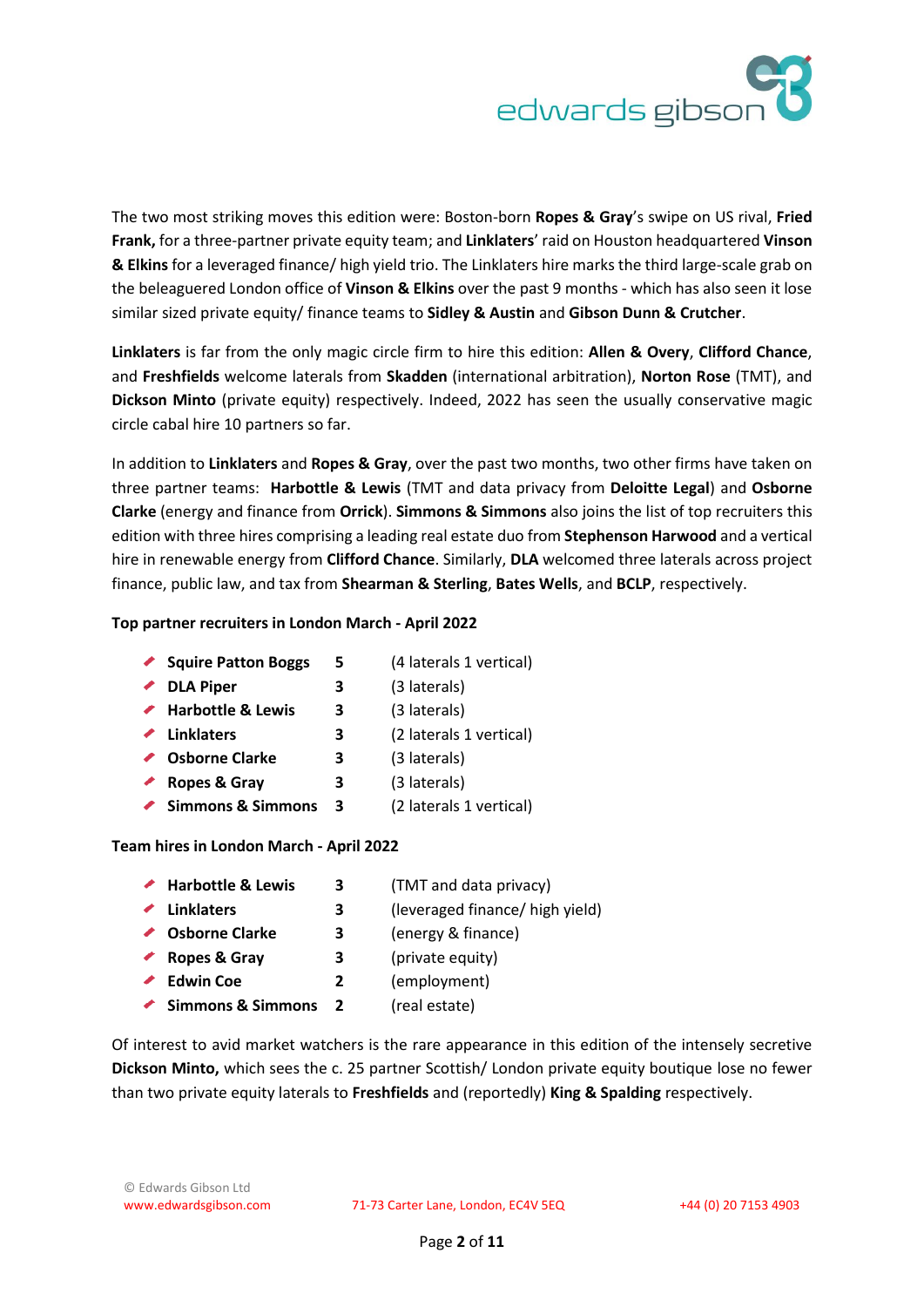

In March 2022 **Laytons ETL Global** acquired real estate boutique **Cannings Connolly**; Edwards Gibson does not record the transfer of individual partners to their new entity on merger as a "partner move", but for reference, this merger resulted in the transfer of only two laterals with a further five partners decamping to alternative law firm **Gunnercooke.**

## **Also of note in this edition**

- **Two** firms hired from in-house: **Dechert** (from Bank of America Merrill Lynch) and **Reed Smith** (from Novartis)
- ◆ 37% of all hires were female
- ◆ **24%** of all moves were non-partners moving into partnership

**Please do not hesitate to contact us if you would like to discuss this article or any other aspect of the market in more depth.** 

**Scott Gibson, Director [scott.gibson@edwardsgibson.com](mailto:scott.gibson@edwardsgibson.com) or +44 (0)7788 454 080**

**Sloane Poulton, Director [sloane.poulton@edwardsgibson.com](mailto:sloane.poulton@edwardsgibson.com) or +44 (0)7967 603 402**

**Mark Coates, Senior Consultant [mark.coates@edwardsgibson.com](mailto:mark.coates@edwardsgibson.com) or +44 (0)7541 666 856**

**[Please click here to understand our methodology for compiling Partner Moves](http://www.edwardsgibson.com/article/view/368)**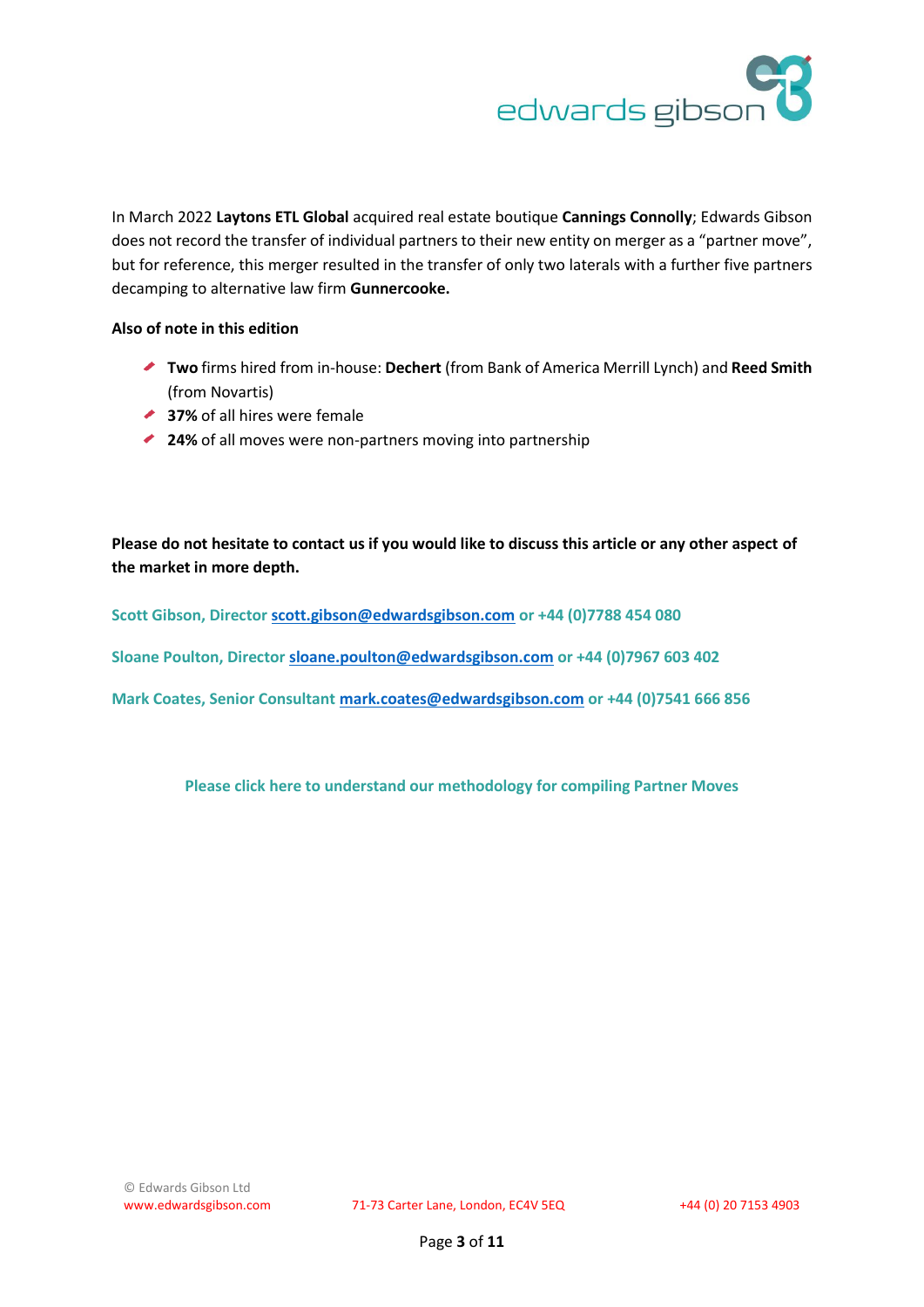

## ◆ Allen & Overy

The magic circle firm welcomes international arbitration specialist, **David Herlihy**, from Skadden. Herlihy focuses on commercial and investment treaty arbitration as well as public international law; in due course, Herlihy, who is English, New York and Irish qualified, will split his time between London and Dublin.

#### ◆ Bates Wells & Braithwaite

In a vertical hire, the London outfit nabs data protection barrister **Eleonor Duhs** from Fieldfisher, where she was a director. Duhs, who joins as head of data privacy, specialises in privacy and information compliance and the post-Brexit regulatory landscape.

#### ◆ Beale & Co

Professional indemnity specialist **Ross Baker** joins the construction and insurance law boutique from BLM. Baker has experience spanning insurance and reinsurance, particularly in claims against directors and officers, accountants, financial intermediaries, brokers, and solicitors.

#### Boies Schiller Flexner

The US disputes boutique restocks following [the](https://www.edwardsgibson.com/downloads/Partner%20Moves%20January-February%202022%20Final.pdf)  recent *[en masse](https://www.edwardsgibson.com/downloads/Partner%20Moves%20January-February%202022%20Final.pdf)* desertion of the bulk of its London offering to newly launched Pallas Partners; International arbitration specialist **Timothy Foden** arrives from the London office of Swiss disputes boutique Lalive. Foden, who is dual qualified (US and English), focuses on international arbitration in the mining and energy sectors.

#### Bryan Cave Leighton Paisner

In a vertical hire, the real estate-heavy firm formalises its relationship with property litigation expert **Victoria Blanchard**, who has spent the last 7 years as an external consultant for BCLP through Lawyers on Demand. Blanchard specialises in real estate disputes with a particular focus on rights of light.

#### Capsticks

Pensions specialist, **Neil Bhan**, makes the switch to the health, housing, and social care outfit from DAC Beachcroft. Bhan, who will retain his head of pensions position at his new firm, advises on all aspects of pensions law, with a specific focus on public sector pensions.

#### **←** Clarke Willmott

Planning specialist **Marianne Barker** joins the national firm from Asserson Law Offices. Barker has both contentious and non-contentious experience, advising on a range of planning and infrastructure matters including CIL, town centre regeneration, green build release and heritage.

### ◆ Clifford Chance

TMT lawyer **Zayed Al Jamil** joins the tech group at the magic circle firm from Norton Rose Fulbright. Al Jamil provides advice on tech-related aspects of corporate transactions with a focus on outsourcing and technology projects.

#### ◆ Clyde & Co

The global firm continues to strengthen its insurance and international arbitration offerings against the backdrop of its pending merger with insurance boutique BLM: professional liability expert, **Rob Crossingham**, joins from Weightmans alongside Queen Mary University of London academic, professor **Loukas Mistelis**. Crossingham advises on policy coverage matters and represents clients in disciplinary proceedings before various professional bodies. Mistelis, who has experience as an arbitrator and counsel, will specialise in international disputes across the commercial, construction and energy sectors, whilst continuing to undertake a part-time role at Queen Mary.

#### $\triangle$  CMS

The verein-like European firm hires contentious IP lawyer, **Mark Shillito**, from Herbert Smith Freehills. Shillito, onetime head of both Herbert Smith's global IP group and its UK & US disputes team, advises on IP disputes across a range of sectors including: TMT, FMCG, and life sciences.

#### ◆ Cooley

CMS' co-head of competition and trade, **Caroline Hobson**, arrives at the West Coast US firm.

© Edwards Gibson Ltd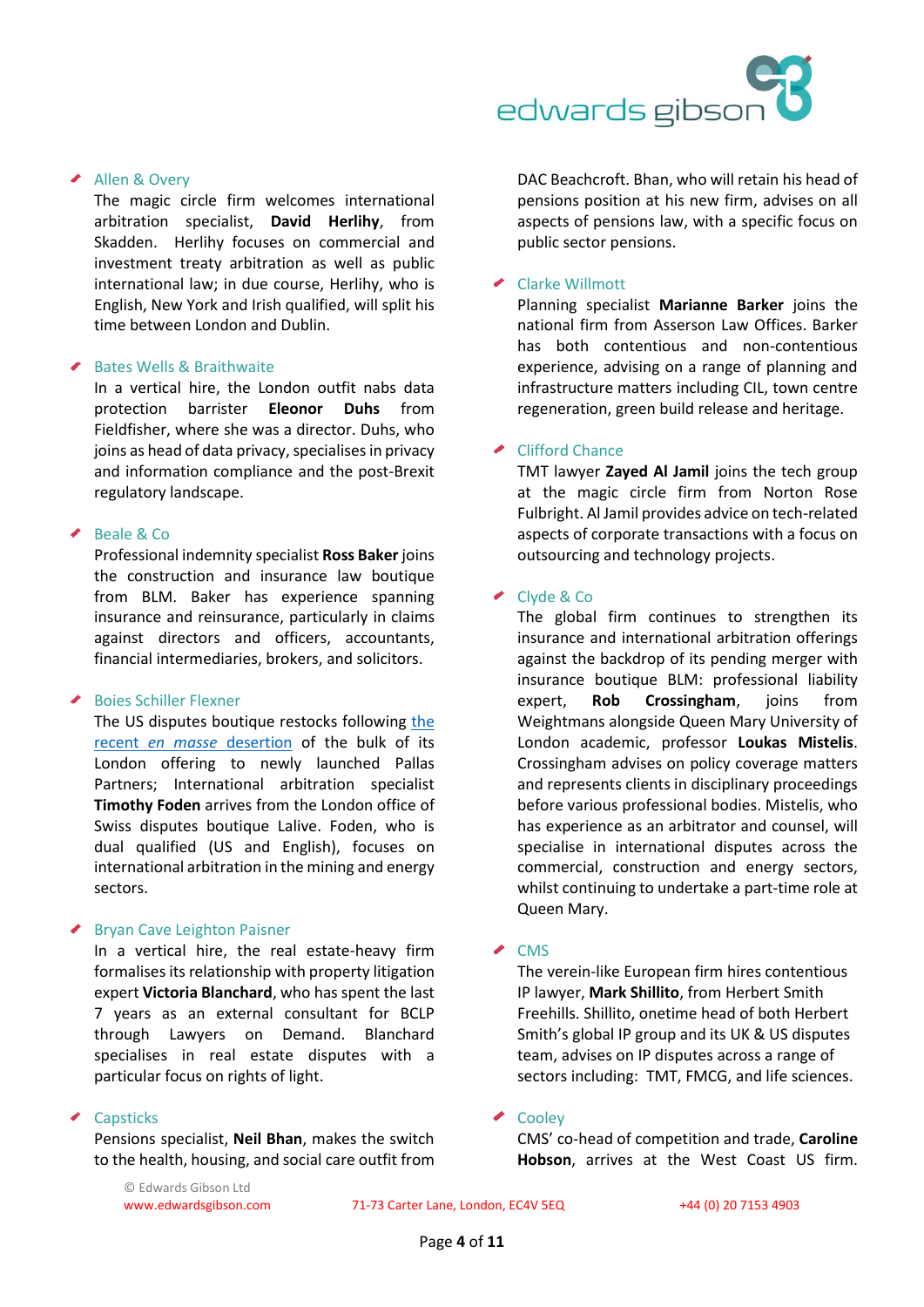Hobson specialises in EU and UK competition law, regulatory issues, merger control and foreign direct investment clearance matters.

## Covington & Burling

The Washington DC headquartered firm welcomes private equity specialist **Mark Thompson** from fellow US outfit, Weil Gotshal & Manges. Thompson, who joins as global co-chair of the firm's private equity practice, advises a range of clients, including pension funds, sovereign wealth funds and corporate clients, on a variety of corporate transactional matters.

## DAC Beachcroft

Two hires (one lateral and one vertical) for the international firm this edition. Restructuring and insolvency veteran **Joe Bannister** arrives from Hogan Lovells, and pensions law expert **Beth Brown** is welcomed from Mayer Brown, where she was counsel. Bannister assists with domestic and international restructurings and insolvencies, across all sectors. Brown specialises in all aspects of pensions law, including insolvency, risk transfer, and governance matters.

## Dechert

The global firm adds two partners this edition: corporate crime specialist, **Judith Seddon**, joins from Ropes & Gray, where she co-led the white collar and government enforcement practice; and structured products/ real estate finance specialist **Richard Pugh** arrives from Bank of America Merrill Lynch, where he was director and assistant general counsel. Seddon acts for corporates and individuals in relation to fraud, money laundering, corruption, and regulatory investigations. Pugh specialises in commercial real estate finance and securitization matters.

# Deloitte Legal

Data privacy specialist **Cavan Fabris** makes the switch from Big Four rival, EY Law, where he was a director. Fabris, who joins the data privacy practice, specialises in, cybersecurity, data, telecoms, and AI law.

# ◆ Devonshires

Corporate lawyer **Helen Curtis** joins from fellow London firm Gannons. Curtis, who is dual English and US qualified, advises on business acquisitions and disposals, investment rounds and restructuring.

# ◆ DLA Piper

The global firm welcomes three laterals this edition: leading corporate tax specialist, **Richard Harbot** from BCLP, project finance lawyer, **Iain Elder** from Shearman & Sterling, and public and administrative law specialist, **Emma Dowden-Teale** from Bates Wells. Harbot maintains a broad practice encompassing the tax aspects of private equity/ M&A, real estate, and restructuring matters. Elder, who was previously based in Abu Dhabi and London, predominantly focuses on the energy sector in emerging markets, representing sponsors and lenders on project development and financing. Dowden-Teale, who will lead the contentious public law team, advises both private and public sector clients on public law and related judicial review and appeal litigation.

# DMH Stallard

Litigation lawyer **Matthew Akers** arrives at the South-East firm from Weil, Gotshal & Manges, where he was a counsel. Akers advises on a broad range of commercial disputes, predominantly relating to contract breaches, fraud, and shareholder/partnership issues.

## ◆ Edwin Coe

The London firm strengthens its employment practice with a two-partner team hire of **Alexandra Bonner** and **Clare Gilroy-Scott,** who join from Goodman Derrick. Both Bonner and Gilroy-Scott advise on contentious and noncontentious employment matters for both employers and claimants.

## EIP Europe

Commercial technology privacy specialist **Mark Lubbock** joins the patent attorney/ IP boutique from Boston headquartered Brown Rudnick.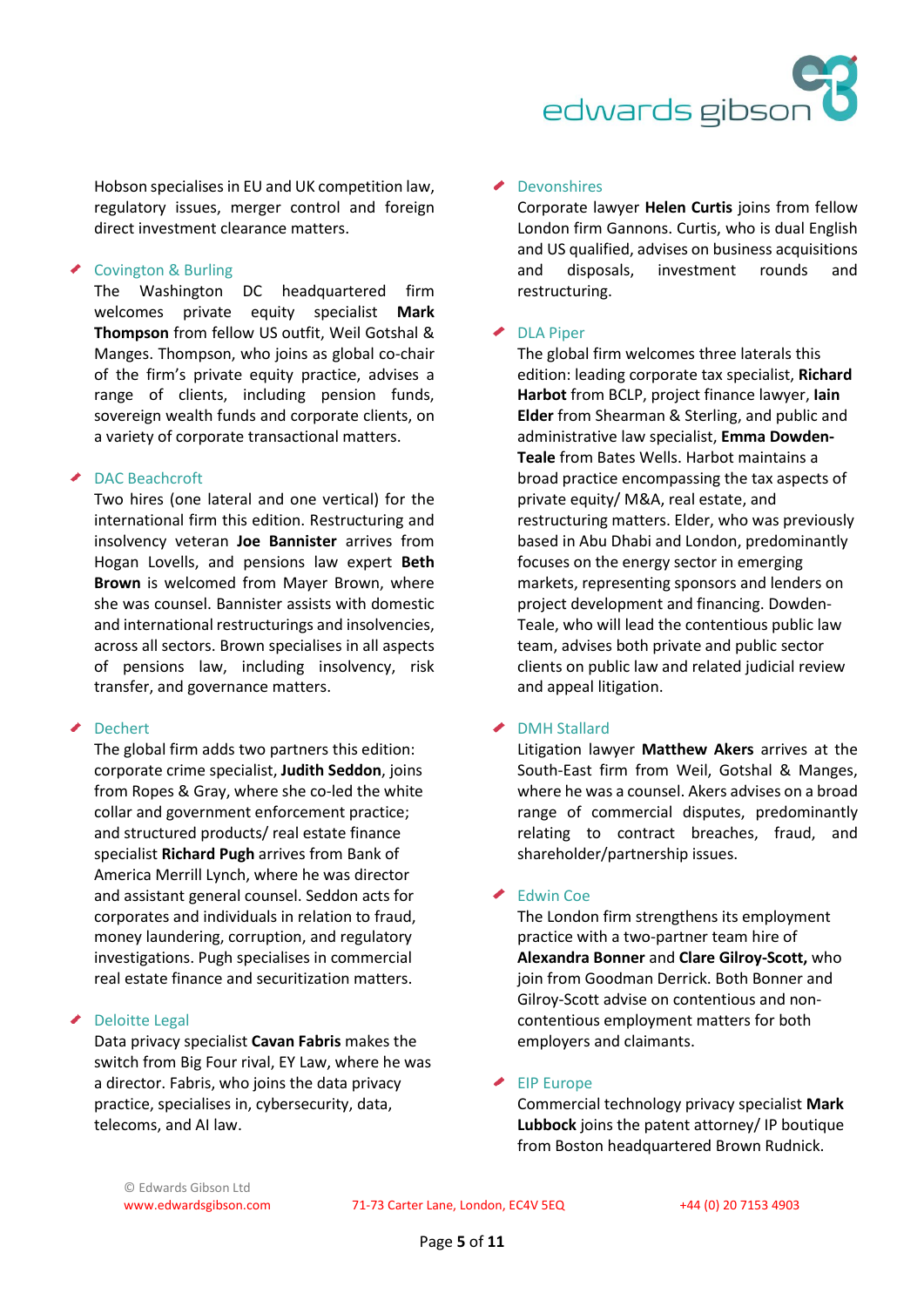Lubbock advises on both contentious and noncontentious matters across a wide variety of industry sectors.

## ◆ Eversheds Sutherland

Two hires for the Anglo-American firm this round up: project finance lateral **Alex Carver**, arrives from Freshfields; and real estate disputes specialist, **Rashpal Soomal**, makes the switch from BCLP. Carver, who is appointed global cohead of project finance at his new firm, advises on project financings/PPPs and acquisition financings in the transport energy and social infrastructure sectors. Soomal focuses on contentious property matters, particularly on issues relating to development and rights of light.

## ◆ EY Law

The legal arm of the professional services outfit welcomes technology and fintech specialist, **Fiona Ghosh,** from Addleshaw Goddard. Ghosh, who led the fintech practice at her previous firm, advises on large scale disruption, business transformation, and strategic risk management.

# Fieldfisher

The European firm expands its private client offering with **Elena Tzialli** from Fletcher Day. Tzialli, who headed the private client practice at her previous firm, has a broad contentious and non-contentious practice.

# ◆ Forsters

Property litigator **Julia Tobbell** arrives at **t**he Mayfair firm from Herbert Smith Freehills, where she was a senior associate. Tobbell, who is a solicitor advocate undertakes an eclectic range of real estate disputes matters.

# ◆ Freshfields

In a rare lateral departure from the elite and secretive Scottish boutique, Dickson Minto, private equity lawyer, **Rebecca Ward**, joins the magic circle firm. Ward, who specialises in transactional private equity and M&A, joins Freshfield's financial sponsors group.

## ◆ Harbottle & Lewis

The London media tech boutique welcomes a three-partner TMT team from Deloitte Legal to launch its new technology, data and digital group. **Emma Wright** arrives to lead the group with her specialism in telecoms and internet regulatory matters. **Anita Bapat**, who led the privacy practice at Deloitte, focuses on data protection compliance and has experience in breaches and regulatory investigations, whilst **Rupam Davé** undertakes transactional work for technology transformation projects involving outsourcing, systems integration, and technology procurements.

# Harold Benjamin

Restructuring and insolvency specialist **Niten Chauhan** joins as head of restructuring and insolvency from fellow London firm JPC law. Chauhan, who also headed the restructuring practice at his former firm, specialises in both contentious and non-contentious matters.

# ◆ Howard Kennedy

A double hire for the London firm this round-up: **James Meakin**, who arrives from Dentons, becomes the new head of tax; and property litigator, **Edward Cooper**, joins from Taylor Wessing, where he was senior counsel. Meakin's expertise encompasses the tax aspects of corporate and real estate transactions including M&A, group reorganisations, venture capital, and private equity. Cooper has experience across real estate litigation, with a particular focus on commercial real estate disputes.

## ◆ Jones Day

Competition lateral **Mark Jones**, makes the switch to the global firm from Hogan Lovells. Jones advises on a wide range of anti-trust matters including: merger control, FDI clearances, cartel, monopoly and market investigations.

## $\triangleright$  King & Spalding

Two hires for the Atlanta headquartered firm this edition: energy specialist, **Nina Howell**, re-joins

© Edwards Gibson Ltd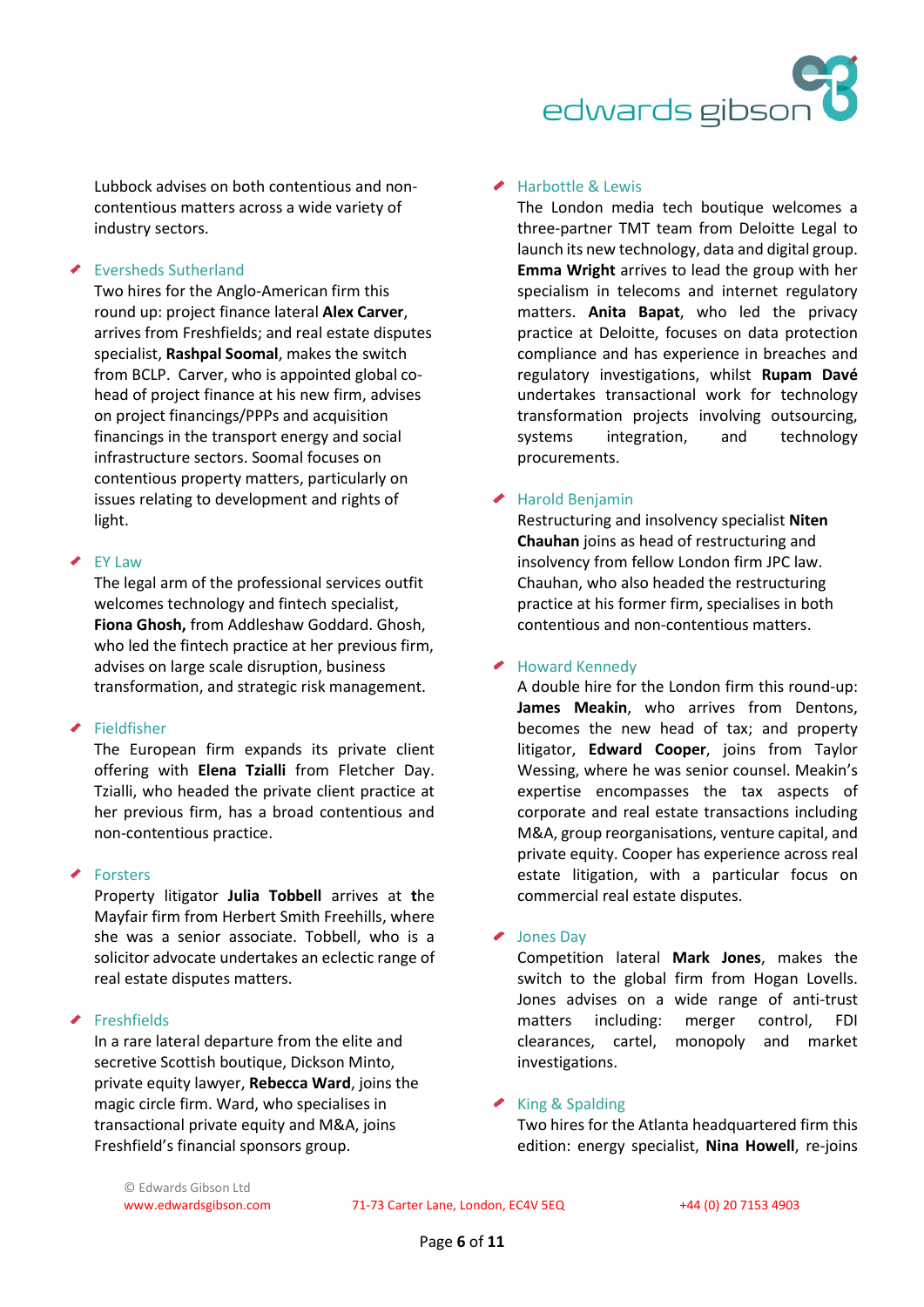

after nearly three years at Bracewell; and corporate lawyer, **Paul Barron**, arrives from clandestine Scottish private equity boutique Dickson Minto. Howell has extensive experience in the liquefied natural gas sector whilst also acting on upstream joint ventures, unitisation, M&A, and other corporate transactions. Barron specialises in private equity and M&A.

#### Kirkland & Ellis

The Chicago-born firm replenishes its competition offering with **Alasdair Balfour**, who joins from Allen & Overy, and, separately, welcomes disputes lawyer **Stuart Doxford** from Simmons & Simmons, where he was a managing associate. Balfour specialises in UK and EU antitrust matters, with a particular focus on cross-border merger control; this move follows the firm's double loss in competition highlighted in [our previous edition.](https://www.edwardsgibson.com/downloads/Partner%20Moves%20January-February%202022%20Final.pdf) Doxford undertakes both litigation and arbitration with a particular focus on acting for financial institutions.

#### ◆ Latham & Watkins

Following a five-year career break, former Ropes & Gray finance partner, **Tania Bedi**, bolsters the banking practice at the West Coast firm. Bedi specialises in international bank and debt financing, predominantly on leveraged buyouts and acquisition finance matters.

#### Lester Aldridge

Re-joining the Bournemouth headquartered outfit is private client lawyer, **Mahendree Naidoo**, who arrives from Moore Kingston Smith, where she was director and head of private client. Naidoo, who is dual qualified (UK and South African), advises on wills, trusts and estate and tax planning.

#### ◆ Linklaters

A three-partner team hire (two lateral and one vertical) for the magic circle firm which raids Vinson & Elkins for a leveraged finance/ high yield trio in the form of **Noel Hughes**, **Giacomo Reali**  and **Christianne Williams**, who was counsel. Hughes led the London finance, M&A and capital markets offering at his former firm. The team all undertake leverage finance and high yield transactions with Reali having a particular focus on Italian market deals. The move marks the third large-scale raid on Vinson & Elkins in the past nine months which has seen the Houston headquartered firm lose similar sized private equity/ finance teams to [Sidley & Austin](https://www.edwardsgibson.com/downloads/Partner%20Moves%20July%20-%20August%202021.pdf) and [Gibson Dunn & Crutcher.](https://www.edwardsgibson.com/downloads/Partner%20Moves%20September%20-%20October%202021%20Final.pdf)

#### ◆ Mishcon de Reva

The London firm poaches real estate lawyer, **Lee Foxcroft,** from Slaughter and May, where he was an associate. Foxcroft advises on commercial real estate transactions, including acquisitions and disposals, development projects, and joint ventures.

#### ◆ Morgan Lewis & Bockius

Structured finance specialist, **Richard Hanson**, arrives from rival US firm Orrick. Hanson advises alternative investment funds and asset managers on structured finance and securitisation matters.

## ◆ Morrison & Foerster

The US firm expands its competition offering with the arrival of **Marie-Claire Strawbridge** from Freshfields Bruckhaus Deringer, where she was counsel. Strawbridge advises on the merger control and foreign direct investment aspects of global transactions as well as broader antitrust matters.

#### ← Ontier

Disputes lateral, **Aoife Keane**, arrives at the Iberian flavoured global firm from West End outfit Seddons. Keane acts for companies and high-net-worth individuals in domestic and crossborder disputes across the financial services and technology sectors.

#### ◆ Orrick

Data privacy regulation and litigation specialist **Kelly Hagedorn** makes the switch from fellow US firm, Jenner & Block. Hagedorn advises on a range of data privacy regulation and litigation issues arising under UK and European data

© Edwards Gibson Ltd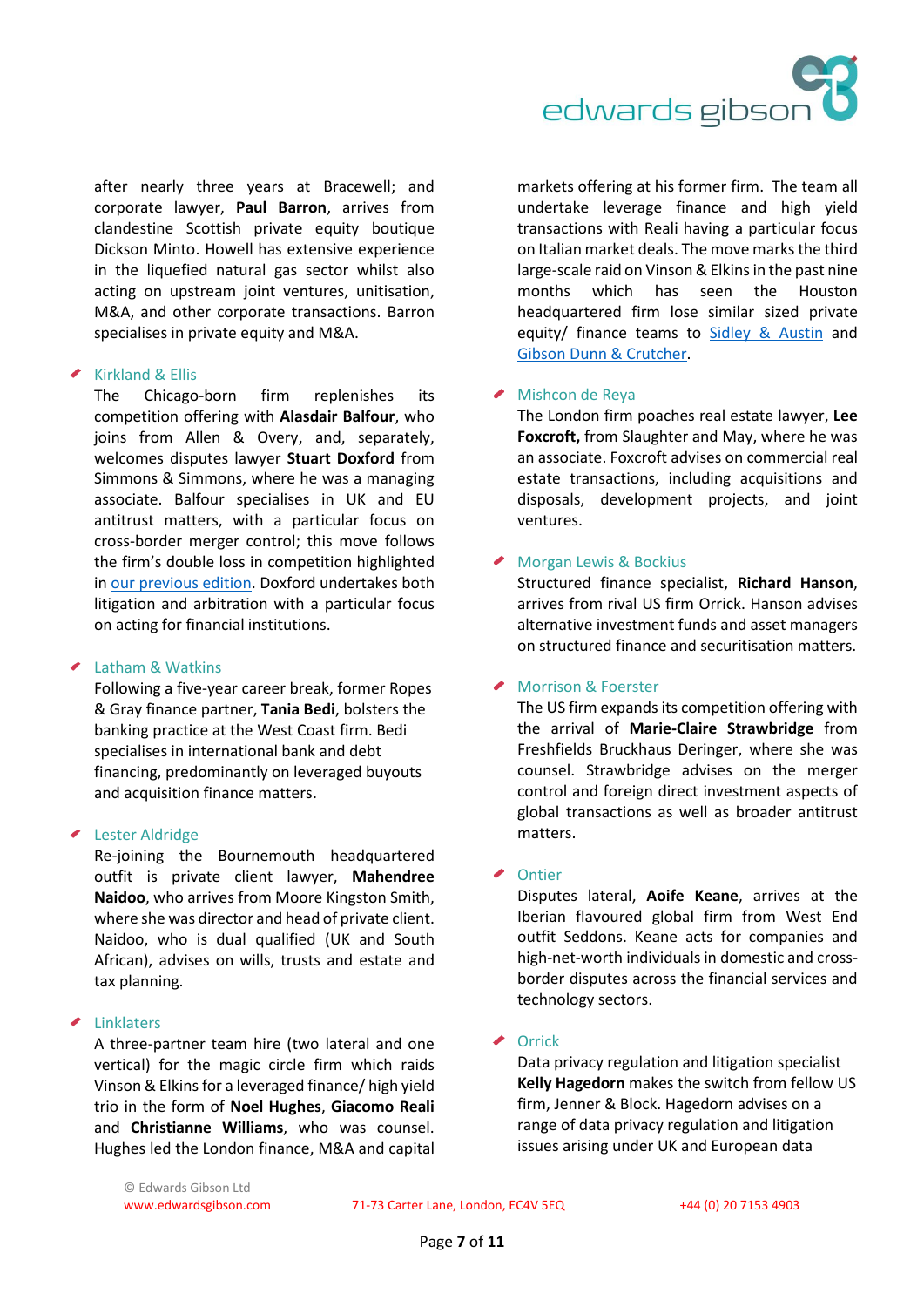

protection law, including white collar investigations and fraud allegations.

#### Osborne Clarke

The Bristol headquartered firm bolsters its energy practice with a three-partner team from Orrick, comprising **John Deacon**, **Hannah Roscoe**, and **Dominic O'Brien**. Deacon's practice focuses on energy projects, with a particular emphasis on renewables. Roscoe advises on transactional and regulatory energy matters, including M&A, commercial contracts and project financings. O'Brien, who was head of banking and finance at his previous firm, undertakes a mix of project and acquisition financings.

### Pinsent Masons

Finance lawyer, **Max Millington**, is welcomed from Osborne Clarke. Millington advises on domestic and cross-border mid-market private debt origination and restructurings across the financial services and TMT sectors.

## ◆ Reed Smith

Life sciences transactional lawyer, **Milan Thakker**, joins the US firm from pharma company Novartis, where he was senior legal counsel. Thakker has experience in cross-border M&A, private equity, venture capital, and joint venture transactions.

## Ropes & Gray

The Boston blue-blood nabs a three-partner private equity team from US rival, Fried Frank: **Daniel Oates**, who led the European private equity at his former firm, arrives alongside **Simon Saitowitz** and **Angela Becker**. The trio specialise in acquisition and leveraged buyouts, disposals, joint ventures and public-to-private transactions for private equity and corporate clients.

## ◆ Royds Withy King

The national firm hires insolvency lawyer, **Julie Killip**, from listed firm Ince, where she co-led the restructuring and insolvency practice. Killip focuses on contentious insolvency for both corporates and individuals.

#### ◆ Schulte Roth & Zabel

The New York firm bags a brace of structured products specialists this round-up; **Stuart Axford** and **Martin Sharkey** are welcomed from Arnold & Porter and Dentons respectively. Axford has particular expertise in securitization transactions across a broad range of assets including residential and commercial mortgages, supply chain finance, cryptocurrencies, and NFTs. Sharkey is a leading CLO specialist who also undertakes forward flow and supply chain financing, ESG, portfolio sales, secured assetbacked lending and warehouse financing.

#### ◆ Shoosmiths

Finance litigator, **Andrew Bowden-Brown**, arrives from five-partner London firm Francis Wilks & Jones. Bowden-Brown's expertise includes asset based lending, crypto asset recovery and commercial disputes.

#### Sidley Austin

The Chicago-spawned outfit hires corporate lawyer, **Robert Darwin,** from Dechert. Darwin focuses on private equity and M&A, predominantly working in the life sciences and healthcare sectors.

#### $\triangleright$  Simmons & Simmons

Three hires for the City blue-blood this round-up; leading real estate duo **Jonathon Wilkes** and **Ashley Davidson** join from Stephenson Harwood; and renewable energy specialist, **Serra Tar**, arrives from Clifford Chance, where she was a senior associate. Wilkes headed the real estate team at his former firm and, together with Davidson, undertakes investment and development matters on behalf of major pension funds, financial institutions large property companies, private equity houses and family offices. Tar advises on all aspects of project development, M&A, joint ventures, financing, and commercial transactions in the energy and infrastructure space.

© Edwards Gibson Ltd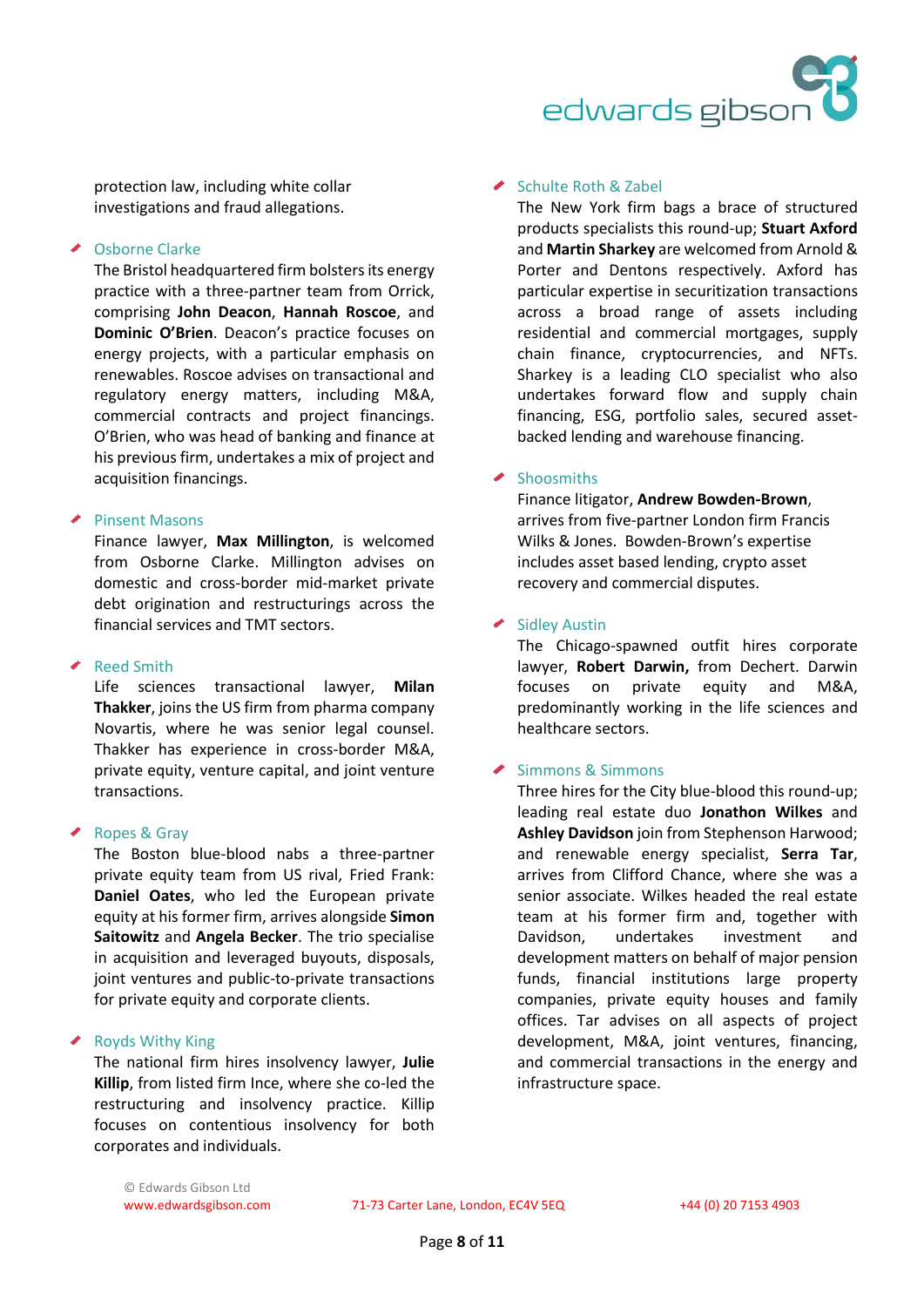#### Squire Patton Boggs

The international verein adds five this round-up: corporate crime specialists **Hannah Laming** and **Wayne Barnes** arrive from Peters & Peters and Fulcrum Chambers respectively; corporate energy and projects specialist, **Christopher Thomson**, is welcomed from Dentons; and data privacy lawyers **David Naylor** and **Malcolm Dowden,** who was a legal director, make the switch from Wiggin and Womble Bond Dickinson respectively. Both Laming, who joins as European head of government investigations & white collar, and Barnes are barristers specialising in corporate crime and investigations. Thomson advises on projects across the energy value chain, predominantly focusing on emerging markets. Naylor advises on commercial transactions, technology transfer and data privacy regulatory matters; he joins as head of the UK data privacy, cybersecurity, and digital assets practice. Dowden's experience spans technology, data protection and privacy issues.

## ◆ Stephenson Harwood

Private client specialist **Jonathan Conder** joins the international firm from Macfarlanes. Conder advises on all aspects of tax, trust, estate, and succession planning, as well as regulatory, immigration and philanthropic issues.

## Trowers & Hamlins

The international firm welcomes financial services lawyer **Sean Donovan-Smith** from Texas headquartered outfit Locke Lord, where he was a consultant. Donovan-Smith, who will head the financial services regulatory and investment funds practice at his new firm, has broad experience of complex financial services matters.

#### **Wallace**

Employment specialist, **James Williams**, arrives at the Mayfair firm from Hill Dickinson. Williams advises both employers and employees on a broad range of contentious and non-contentious employment matters.

© Edwards Gibson Ltd

◆ White & Case

In a vertical hire, the New York firm welcomes finance lawyer **Paul Yin** from Skadden, where he was European counsel. Yin advises on domestic and cross-border transactions, predominantly on acquisition, real estate and corporate finance.

#### William Sturges

Following a yearlong hiatus as a self-employed solicitor, former Lawrence Stephens commercial and employment partner, **Martin Donoghue**, emerges at the London firm. Donoghue works across the medical, technology and fintech sectors.